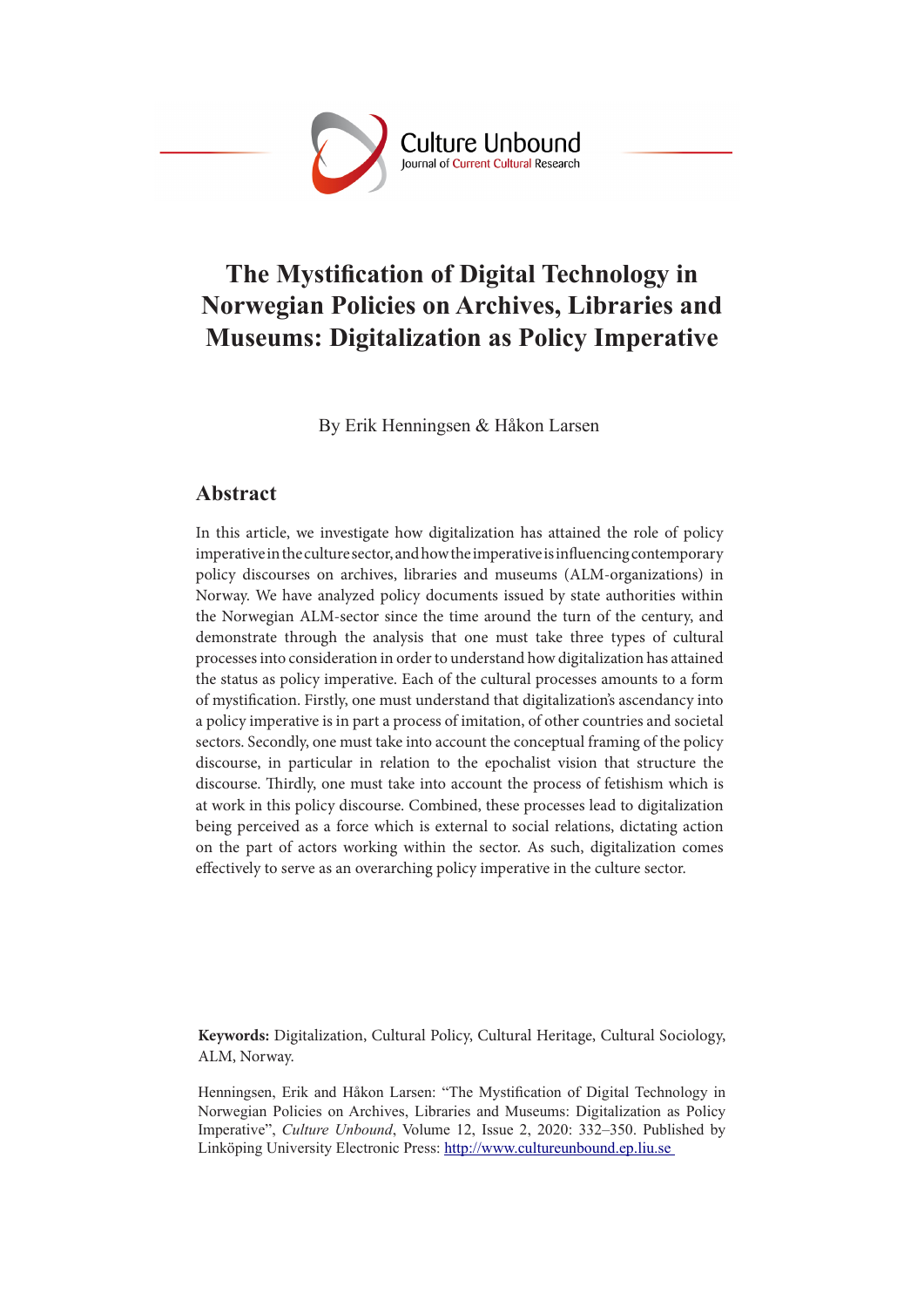### **Introduction**

In tandem with the evolution of the Internet and information technology, a complex assemblage of projects and programs of digitalization (or "mass digitization") of cultural heritage has emerged over the past decades (Thylstrup 2019). This comprises global initiatives, modelled on the idea of a universal library containing all the world's knowledge. It also comprises territorializing initiatives, such as the European Union's Europeana project, and programs for the digitalization of cultural heritage promoted by national governments. In a recent article Valtysson (2017) examines discourses on the digitalization of cultural heritage in Danish cultural policy, noting that aims of administrative effectiveness and preservation take precedence over user engagement and access. Other studies note that collections documenting minorities and marginalized groups have been exempted from national strategies of digitalization of cultural heritage (Caswell, Harter & Jules 2017). In this article, we will study the role of digitalization in contemporary discourses on cultural policy in Norway. In doing so, we will pay specific attention to the role the concept of digitalization plays in national policies related to archives, libraries and museums (ALM-organizations), although from a different perspective than the abovementioned studies.

Our aim in the pages that follow is not to evaluate the content of policies and programs of digitalization in the Norwegian culture sector, e.g. with regards to the extent to which these promote and prioritize user engagement or whether they transcend or affirm inherited nationalizing programs of cultural policy. Rather, what we aim for is to identify and specify cultural processes that lead to the emergence and solidification of digitalization as a policy imperative in discourses on cultural policy. We do so on the assumption that a careful consideration of cultural policy discourses on digitalization within one country can yield insights regarding the constitution of digitalization as a policy imperative that are of high relevance in other national and international contexts. Moreover, we assume that this analytical exercise can yield insights that are of relevance to the general understanding of processes of formation of policy discourses. To study the emergence of digitalization as a policy imperative, we have analyzed all relevant policy documents issued by Norwegian state authorities within the ALM-sector since the time around the turn of the century. By studying these documents, we have been able to trace the history and development of the discourse on digitalization of the ALM-sector. We have investigated when digital technology became a topic within the discourse and when it achieved the status of an imperative influencing every discussion on the future of ALM-organizations.

Of course we are not the first to discuss the emphasis that is placed on digitalization in the culture sector. Other studies have noted how digitalization take on the character of a cultural and moral imperative within this sector (Borghi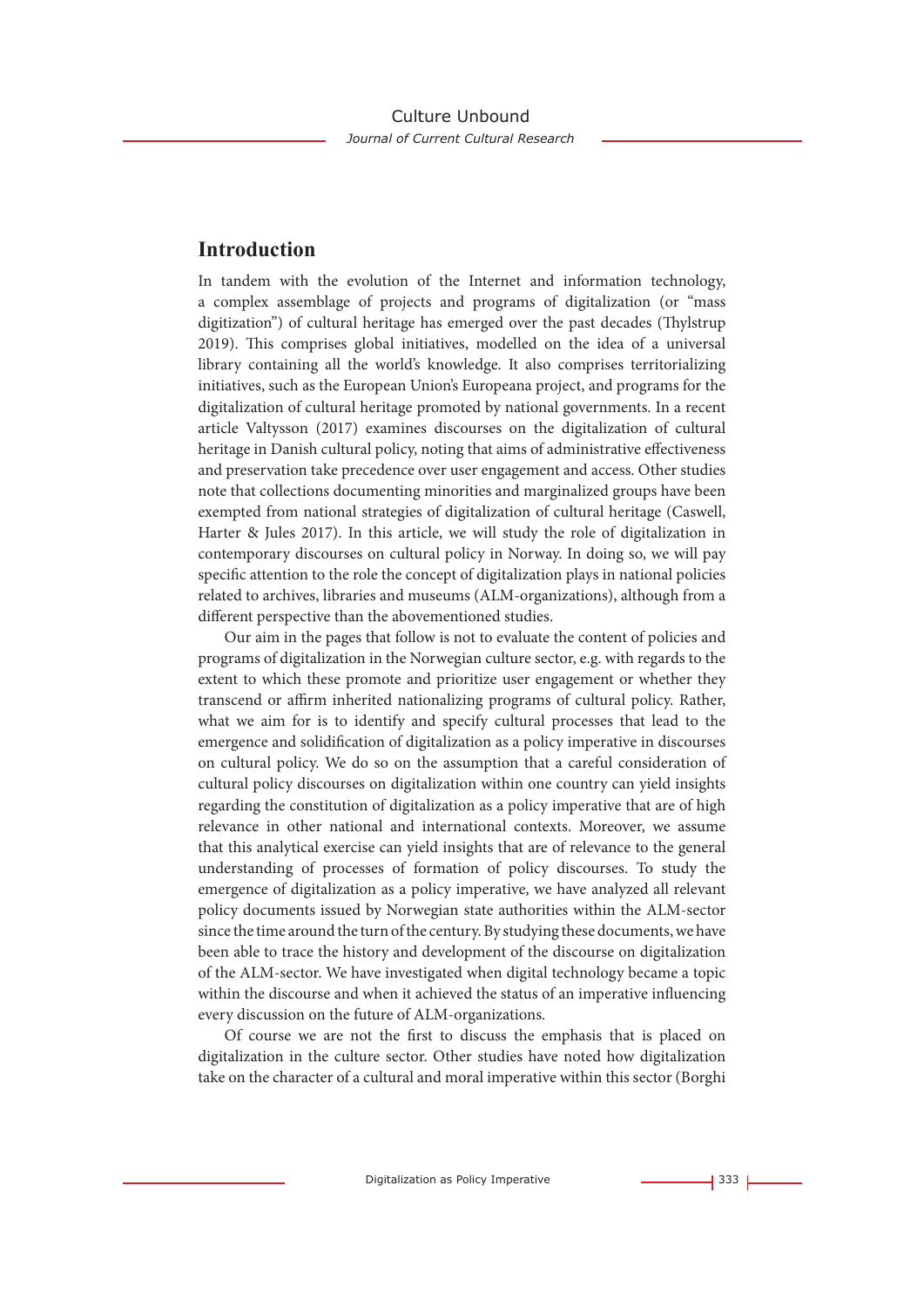& Karapapa 2013, Thylstrup 2019).<sup>1</sup> While clearly related, our use of the concept "policy imperative" differs from these studies in that it not merely affirms the priority placed on digitalization within cultural policy discourses and point to the arguments on which this is founded. Rather, the concept is intended as a tool for furthering theoretical understanding of how concerns, values or principles are elevated into obligatory and unquestionable reference points in cultural policy discourse, as well as in other domains of policy. We seek, in other words, to address a feature of cultural policy discourse that has a broader significance than its present preoccupation with digitalization: the tendency that certain issues take on a self-explanatory character as calls for action and become overriding concerns of policy discourse at particular times and places. If policy actors are to be taken seriously within these discourses, they must respond to these imperatives, if not in practical action, so at least in words. As Fidjestøl (2015) notes, cultural policy always tends to revolve around an "ultimate value", but the nature of these values changes over time. While there are many practical and moral reasons that digitalization is a pressing concern of cultural policy, it is but one of a range of issues (e.g. cultural diversity, globalization, freedom of expression, access to culture) that potentially could have taken its place as policy imperative. And, probably, in a not too distant future, digitalization will be superseded by another issue as the policy imperative of the culture sector. This begs the question of how and by what forms of cultural processes digitalization has attained the role of a policy imperative.

In order to understand how digitalization has become a policy imperative within this field of cultural policy, we will show that one must take several types of cultural processes into consideration, all of which represents a form of mystification of digitalization. First, digitalization's ascendancy into a policy imperative can be viewed as a process of imitation or "mimetic isomorphism" (DiMaggio & Powell 1983). Such processes can occur at various levels of organization, including at the international level. According to Dahl and Helseth (2006), imitation of policies from other countries has been one of the principal mechanisms shaping Norwegian cultural policy. As we will demonstrate, this applies to the case of digitalization as well. Second, to understand its role as a policy imperative in the ALM policy field, one must consider the conceptual framing of the discourse on digitalization and in particular the diagnostic and prognostic visions that structure the discourse (cf. Lakoff & Johnson 1980, Snow & Benford 1988). Proceeding along these lines, we highlight the epochalist framing of the discourse on digitalization and how digitalization at varying moments emerge as a potential threat to the continued existence of actors within the sector or as a utopian promise of future prosperity. Even though the analysis of mimetic processes, and of the conceptual framing of discourses on digitalization, can take us some distance toward understanding how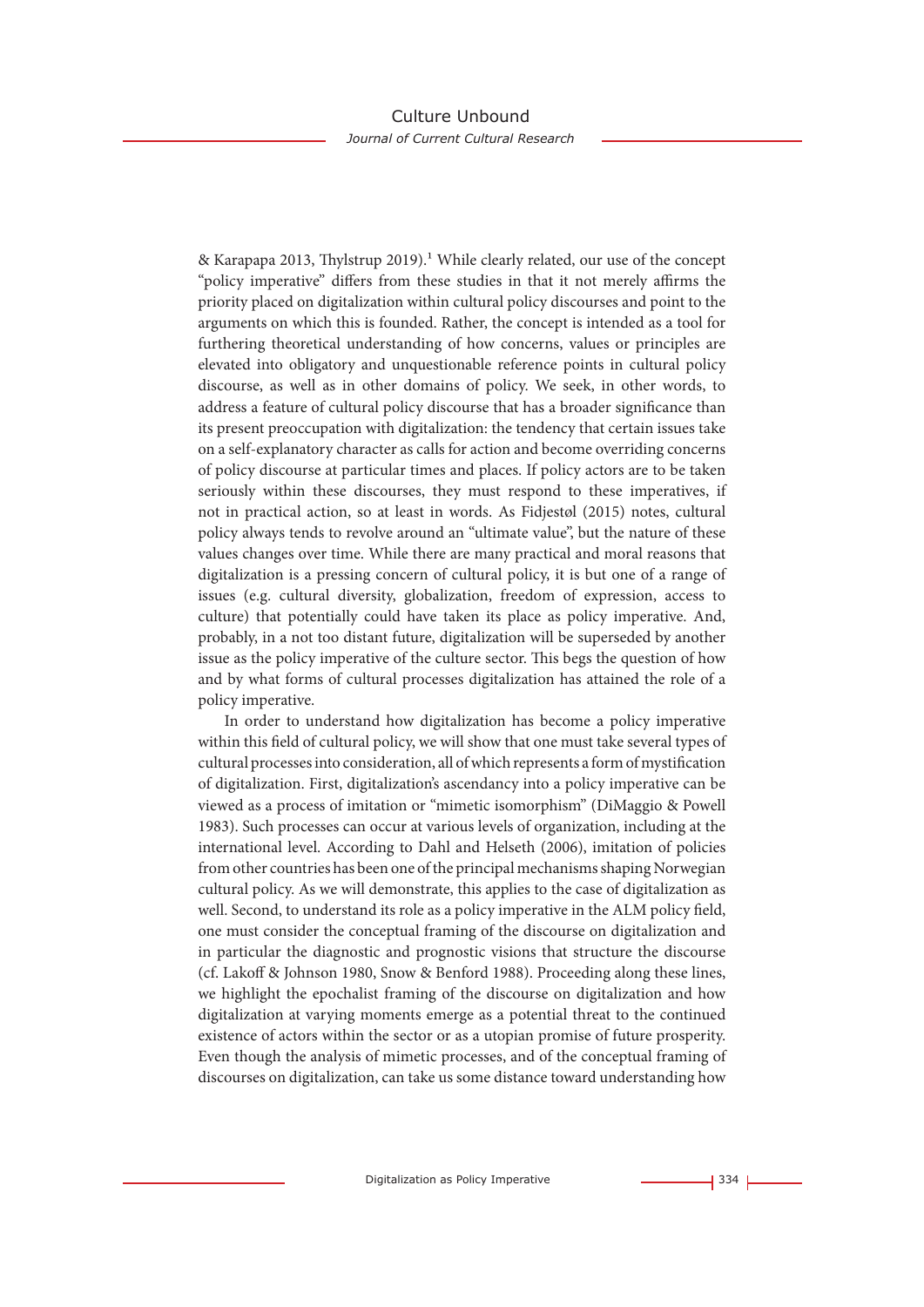digitalization is constituted as a policy imperative in the ALM-field, to arrive at a fuller understanding of how digitalization attains the role of policy imperative it is necessary to take a third type of cultural process into consideration, namely that of fetishism (Marx 1905, Graeber 2005). As a fetishized object, digitalization is perceived as an external force to social relations, dictating action on the part of actors working within the sector. Through these processes of mystification (imitation, epochalism, fetishism) in cultural policy discourse, digitalization is constituted as an effective policy imperative.

# **Digitalization and Norwegian Policies on Archives, Libraries and Museums**

Discourses on digitalization have been around for several decades, but in the Norwegian policies on archives, libraries and museums this is a relatively recent topic. In policy documents pertaining to this field from the 1980s and early 1990s digitalization is barely mentioned. However, as is demonstrated by our study, in the period from the late 1990s until the present, digitalization was firmly put on the agenda in discourses on ALM-organizations.

In this section, we briefly discuss the main findings from our study of Norwegian state issued policy documents that deals with cultural heritage and digitalization. The corpus of documents under consideration includes all Norwegian white papers related to the subject, which comprises a total of 7 documents, written over a time span of 14 years (1999−2013). In addition, we have also studied two reports written by experts on the request of the Ministry of Culture. Information on the documents making up the data for this study is presented in table 1.To allow the reader to trace the emergence of digitalization as a discursive topic within the ALM-field, the documents will be briefly presented in a chronological manner, before we analyze them as a cluster.

| Year | Title (Norwegian/English)                                                                                              | Place of<br>publication | Type of<br>document |
|------|------------------------------------------------------------------------------------------------------------------------|-------------------------|---------------------|
| 1996 | NOU 1996:7: Museum, mangfald, minne, Oslo: Ministry<br>møtestad/Museum, Diversity, Memory, of Culture<br>Meeting-place |                         | Green<br>paper      |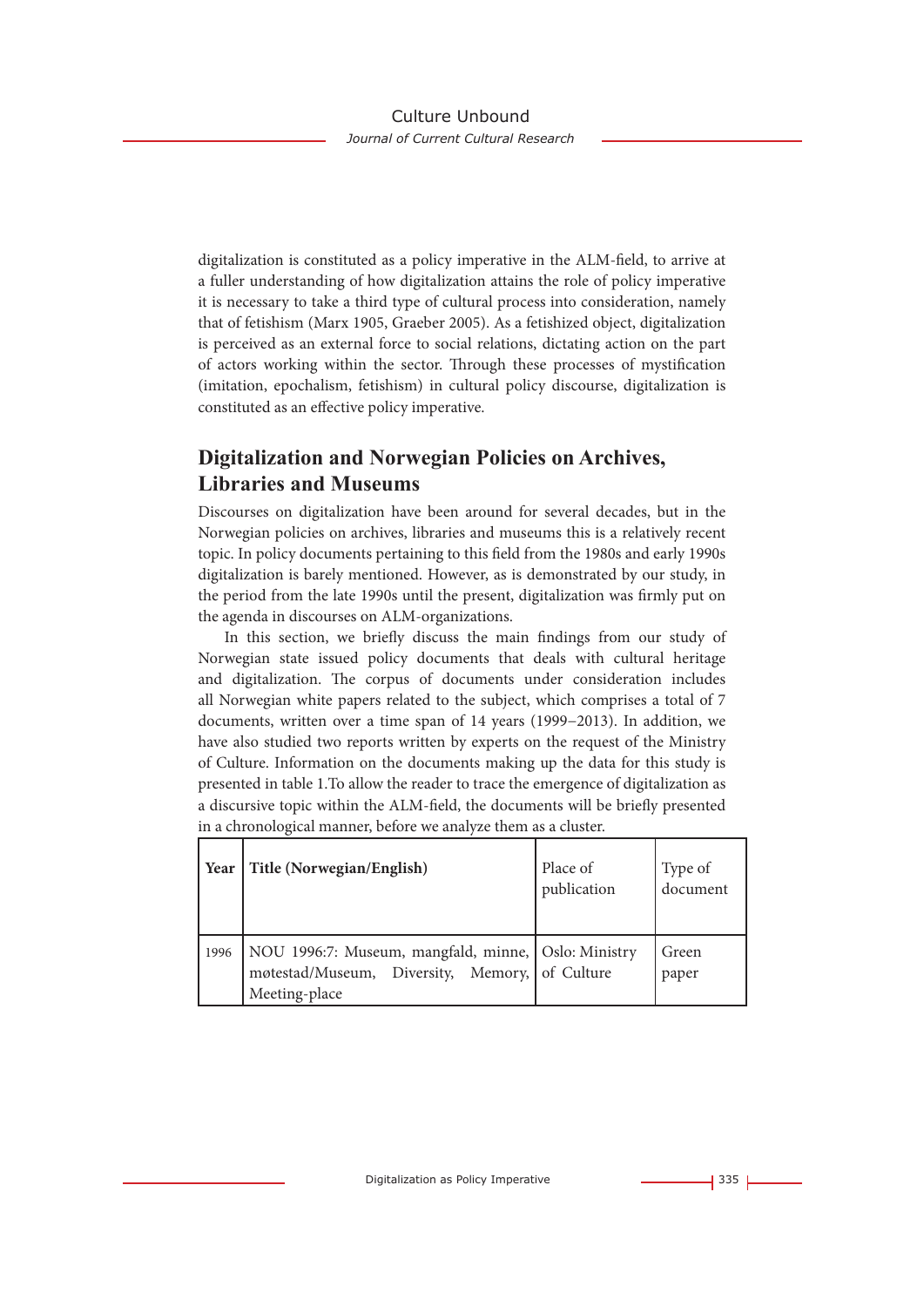*Journal of Current Cultural Research*

| 1999 | St.meld. nr. 22 (1999-2000) Kjelder<br>til kunnskap og oppleving. Om arkiv,<br>bibliotek og museum i ei IKT-tid og<br>om bygningsmessige rammevilkår på<br>kulturområdet/ Sources of knowledge<br>and experience. On archives, libraries and<br>museums in an ICT-age, and on housing<br>infrastructure in the culture sector | Oslo:<br>Ministry of<br>Culture                    | White<br>paper |
|------|-------------------------------------------------------------------------------------------------------------------------------------------------------------------------------------------------------------------------------------------------------------------------------------------------------------------------------|----------------------------------------------------|----------------|
| 2003 | St.meld. nr. 48 (2002-2003) Kulturpolitikk<br>fram mot 2014/Cultural Policy Towards<br>2014                                                                                                                                                                                                                                   | Oslo: Ministry<br>of Culture and<br>Church Affairs | White<br>paper |
| 2006 | Kulturarven for alle-digitalisering i<br>abm-sektoren/ Cultural Heritage for All-<br>Digitalization in the ALM-Sector                                                                                                                                                                                                         | Oslo: ALM-<br>Development<br>Directorate           | Report         |
| 2009 | St.meld. nr. 24 (2008-2009) Nasjonal<br>strategi for bevaring og formidling av<br>digital kulturarv/ National Strategy for<br>Maintenance and Dissemination of Digital<br>Cultural Heritage                                                                                                                                   | Oslo: Ministry<br>of Culture and<br>Church Affairs | White<br>paper |
| 2009 | St.meld. nr. 23 (2008-2009) Bibliotek.<br>Kunnskapsalmenning, møtestad, og<br>kulturarena i ei digital tid/Libraries. Public<br>Knowledge, Meeting Place and Cultural<br>Arena in a Digital Age                                                                                                                               | Oslo: Ministry<br>of Culture and<br>Church Affairs | White<br>paper |
| 2009 | St.meld. nr. 49 (2008-2009) Framtidas<br>museum. Forvaltning, forskning,<br>formidling, fornying/The Museum of<br>the Future. Administration, Research,<br>Dissemination, Renewal                                                                                                                                             | Oslo: Ministry<br>of Culture and<br>Church Affairs | White<br>paper |
| 2012 | Meld.St. nr. 23 (2011-2012) Visuell kunst/<br><b>Visual Arts</b>                                                                                                                                                                                                                                                              | Oslo: Ministry<br>of Culture                       | White<br>paper |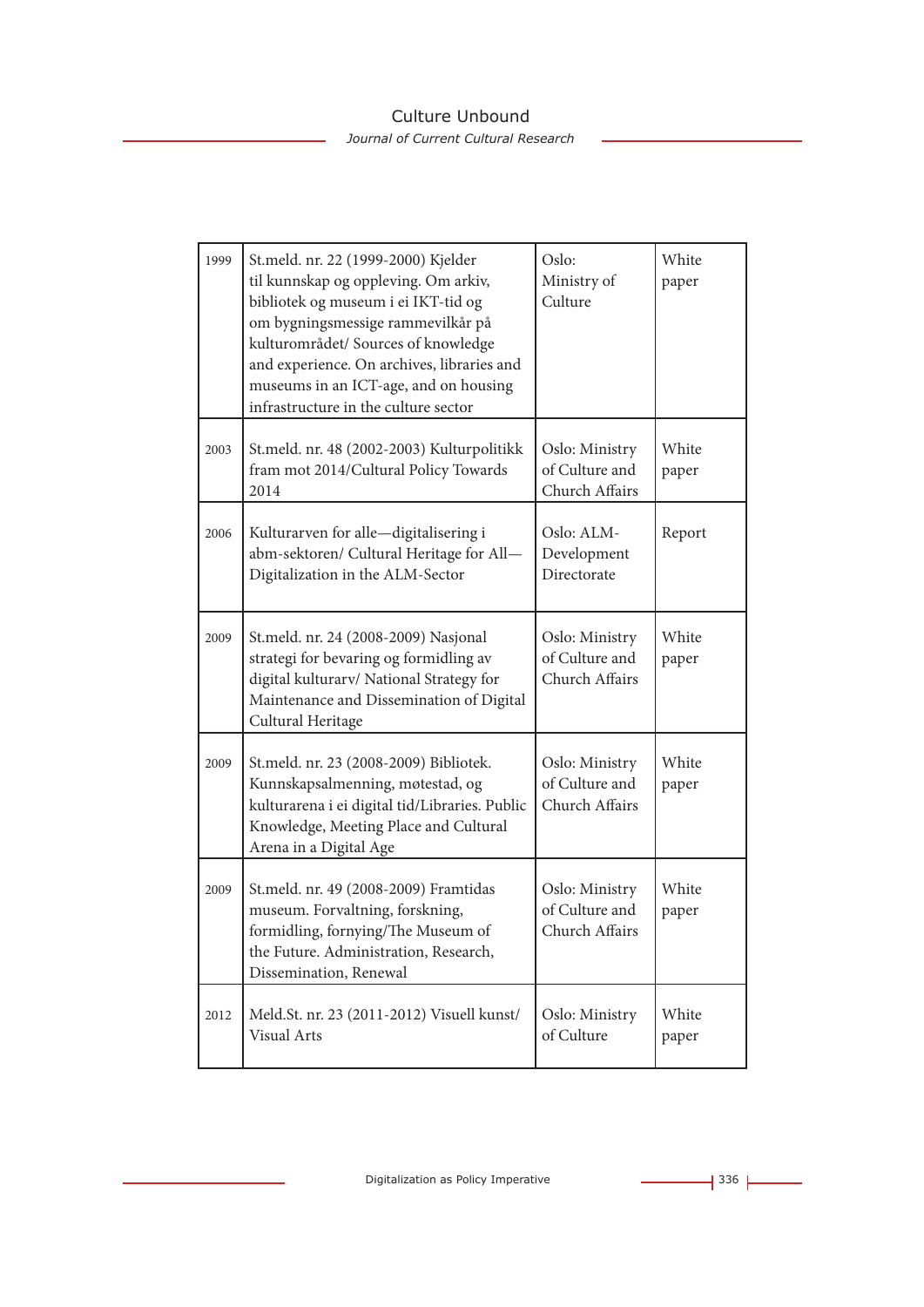*Journal of Current Cultural Research*

| 2012   Meld.St. nr. 7 (2012-2013) Arkiv/Archive | $\cup$ Oslo: | White |
|-------------------------------------------------|--------------|-------|
|                                                 | Ministry of  | paper |
|                                                 | Culture      |       |

The green paper "Museum, Diversity, Memory, Meeting-place" (Ministry of Culture 1996) was presented to the Ministry of Culture in 1996 and has been a reference point for policy discussions on museums in Norway up until this day. The report highlights the relevance or utility of museums to society ("samfunnsnytten") and their potentialities as meeting places or "dialogue institutions". While the term digitalization is not employed in the report, it features discussions on the use of information and communication technologies (ICT) in museums, and the concept of the "information society" is central to the reports' explication of museums potential roles as a dialogue institution.

The concept of the information society is accorded an important role as well in the first Norwegian white paper that deals specifically with digitalization and the cultural heritage field, as is indicated by the title "Sources of knowledge and experience. On archives, libraries and museums in an ICT-age …" (Ministry of Culture 1999). The white paper affirms the main arguments of the preceding green paper, while accentuating the significance and value of cultural heritage organizations responsiveness to "users" and users' access to knowledge and information. An important difference between the two documents is that whereas the discussions of the green paper implicitly affirms the uniqueness of museums as organizations, the white paper highlights the shared identity of archives, libraries and museums as "cultural heritage organizations". For these reasons, the white paper has become known colloquially as the "ALM-paper".

The next state issued policy document that featured discussions on digitalization and the cultural heritage sector is a so-called "culture report", "Cultural Policy Toward 2014" (Ministry of Culture 2003), presented by the Ministry of Culture to the Parliament in August 2003.<sup>2</sup> While the topic of cultural heritage is relegated to a subchapter only, the document affirms the continued importance of digitalization in the ALM-sector as well as the goals and priorities formulated in the preceding ALM-paper. More specifically, "Cultural Policy Toward 2014" affirms the recommendation from the ALM-paper that a status report should be produced on issues related to digitalization and the ALM-sector, and further that the report should be a responsibility of the newly established directorate ALM-development (ABM-utvikling [NO]).<sup>3</sup>

In response to this recommendation, the report "Cultural Heritage for All—Digitalization in the ALM-Sector" (ABM 2006) was published by the directorate three years later. As is indicated by the title, this is the first policy document issued by a state authority for the ALM-sector devoted exclusively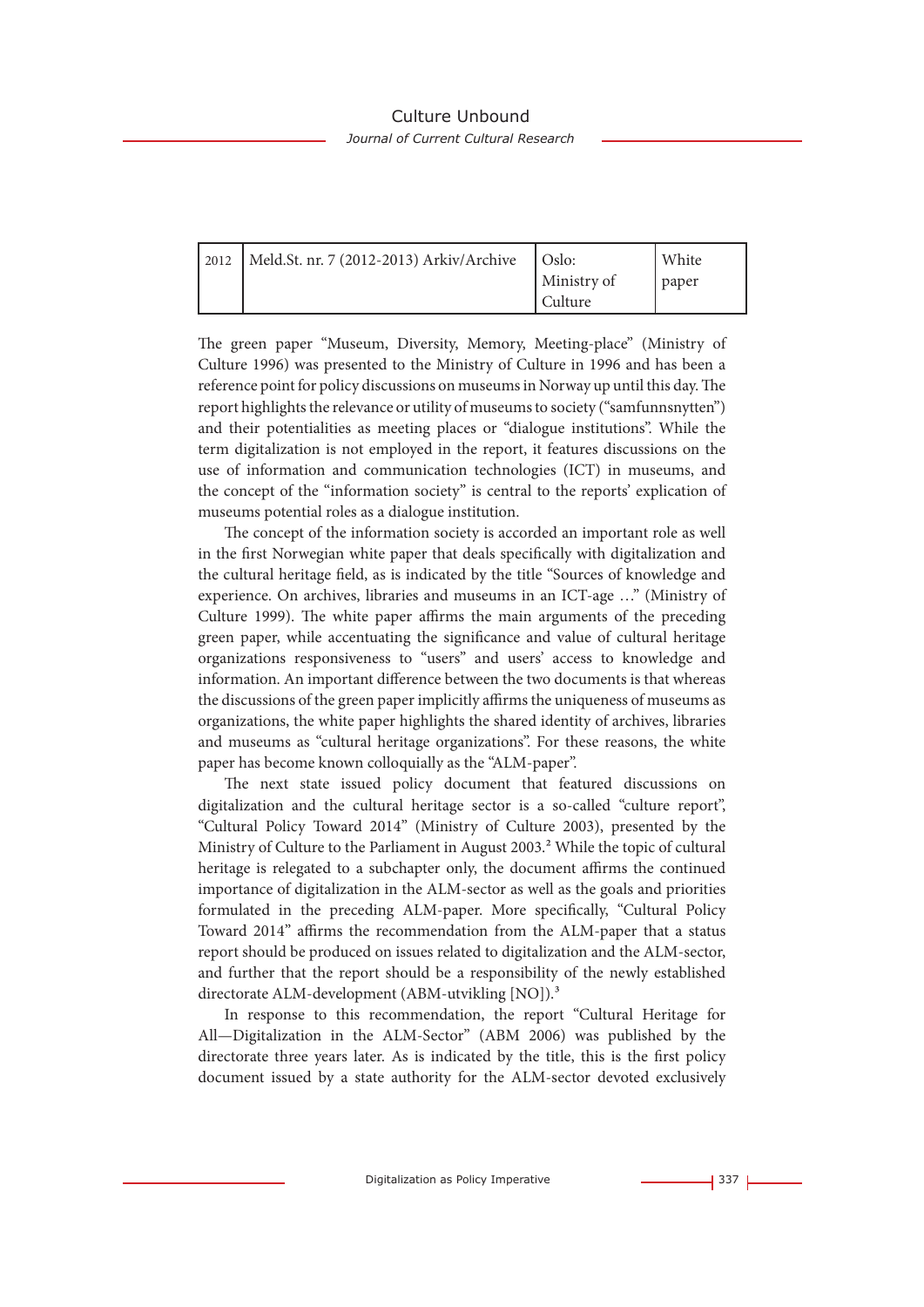to the topic of digitalization. The report affirms goals formulated in previous documents regarding the importance of users' access to information and knowledge from ALM-organizations, and it details the various categories of users ALM-organizations may relate to in this regard. For the most part, the document deals with technical challenges related to digitalization and the allocation of tasks and responsibilities between actors in the ALM-sector in seeking to solve these challenges.

In April 2009, the Ministry of Culture presented the white paper "National Strategy for Maintenance and Dissemination of Digital Cultural Heritage" (Ministry of Culture 2009b), often simply referred to as the "digitalization paper" by actors in the ALM-sector. While the aims and purposes of the white paper are parallel to those of the report issued by ALM-development, it is couched in a more visionary tone and introduces several concepts that were novelties within this domain of policy. The vision underlying the ICT-policy for the culture sector, it is stated, is to "make as much as possible of the collections available to as many users as possible. The collections should be searchable and available across the whole of the ALM-sector, and the content should be disseminated in a user-friendly manner" (Ministry of Culture 2009b: 9). Inspired by policy documents from other sectors, the white paper introduces the concepts of "digital society", "digital common" and "knowledge common". References are also made to Paragraph 5 of Article 100 (the freedom of speech article) of the Norwegian Constitution, which states that "the state authorities shall create conditions that facilitate an open and enlightened public discourse".

A white paper on libraries and digitalization, entitled "Libraries. Public Knowledge, Meeting Place and Cultural Arena in a Digital Age" (Ministry of Culture 2009a) was presented the same year. The paper is set in the perspectives of the previously mentioned documents, arguing that "the technological development challenges the libraries at the same time as it opens for innovation" (Ministry of Culture 2009a: 29). The user perspective is prevalent in the document that notes how new digital services are developed with the users in mind, instead of the organizations or the experts. At the same time, the white paper also addresses challenges related to administering information in a responsible manner, the amount of time it will take to digitize collections, and the issues related to digital access among different social strata of society—the "digital divide".

A third white paper titled the "The Museum of the Future" (Ministry of Culture 2009c), was presented by the Ministry of Culture to the Parliament in 2009. Tasks related to making digitalized catalogues accessible for a wider audience are highlighted in the document. It is stated that "[t]he catalogues were originally only intended for the scientists and other employees at the museums, and it is a big challenge to present catalogues in a form that can function for different types

Digitalization as Policy Imperative **338** L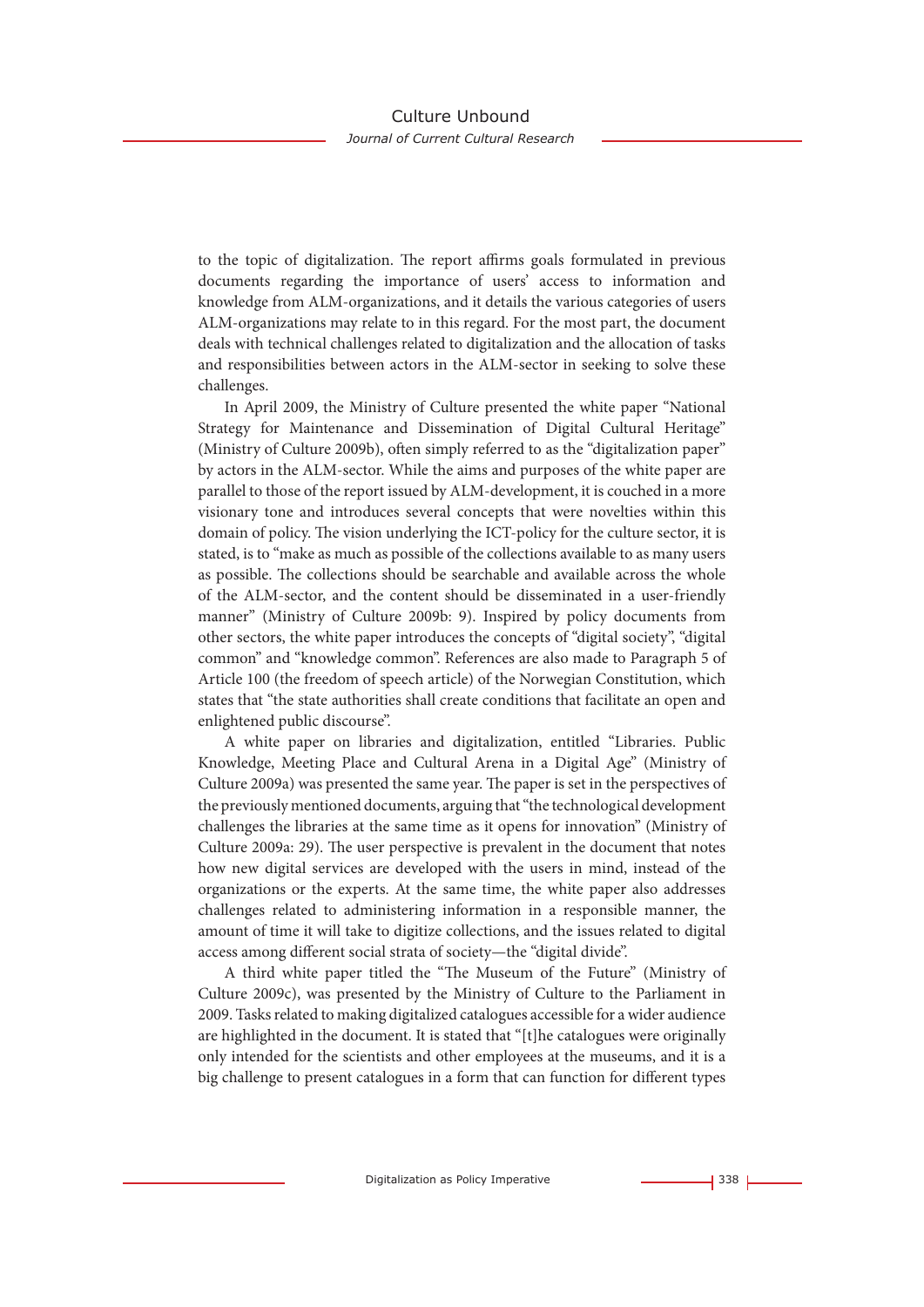of users" (Ministry of Culture 2009c: 149). In the paper, a distinction is made between making collections accessible and disseminating the content to a wider audience. It is argued: "While making the collections accessible is about providing access to the material and objects in the museums, dissemination is about actively adapting content, form, message, and choice of channels etc. to specific target groups. There is a big leap from digital accessibility to digital dissemination" (Ministry of Culture 2009c: 156).

The use of digital technology for dissemination purposes has remained an important topic in the cultural policy discourse on ALM-organizations. In a white paper on the visual arts (Ministry of Culture 2012a) from May 2012, many examples of successful usage of digital technology as part of dissemination strategies were presented. The document points towards the democratizing aspects of technological advances. Some challenges related to the preservation of digitally produced art are also addressed (Ministry of Culture 2012a: 180). The most recent white paper dedicated to ALM-organizations and digitalization was presented before the Parliament by the Ministry of Culture in November 2012 (Ministry of Culture 2012b). The discussions in this white paper, which has the title "Archive", are confined mostly to technical aspects related to archiving and dissemination.4

# **The Emergence of the Digitalization Imperative in Norwegian Policies on Archives, Libraries and Museums**

Having introduced the chain of documents where the policy discourse on digitalization and ALM-organizations is manifested, we will now draw out more clearly the contours of this discourse. We have seen that from the mid-1990s to the mid-2000s digitalization went from a secondary concern into a principal topic of ALM-policy discourse. In the course of this period, digitalization was no longer seen as a contextual factor that should be "taken into account" when addressing other more pressing matters, but emerged as a development that must be addressed in its own right and that calls for immediate responses from all actors that belong to the sector. Digitalization became a policy imperative. It is noticeable in this regard that, unlike discourses on digitalization in other sectors of policy, this accentuation of the importance ascribed to digitalization did not necessarily take the form of a rhetorical escalation. The ALM policy documents under consideration are generally couched in a tone of sobriety and geared towards the practical implications of digitalization within the sector. In most cases, the documents contain a section that affirms the goals for policies on digitalization and that point to potential dangers and future rewards that may ensue from this. Having stated these goals and visions, the documents move on to lengthy discussions on the allocation of practical tasks and responsibilities between the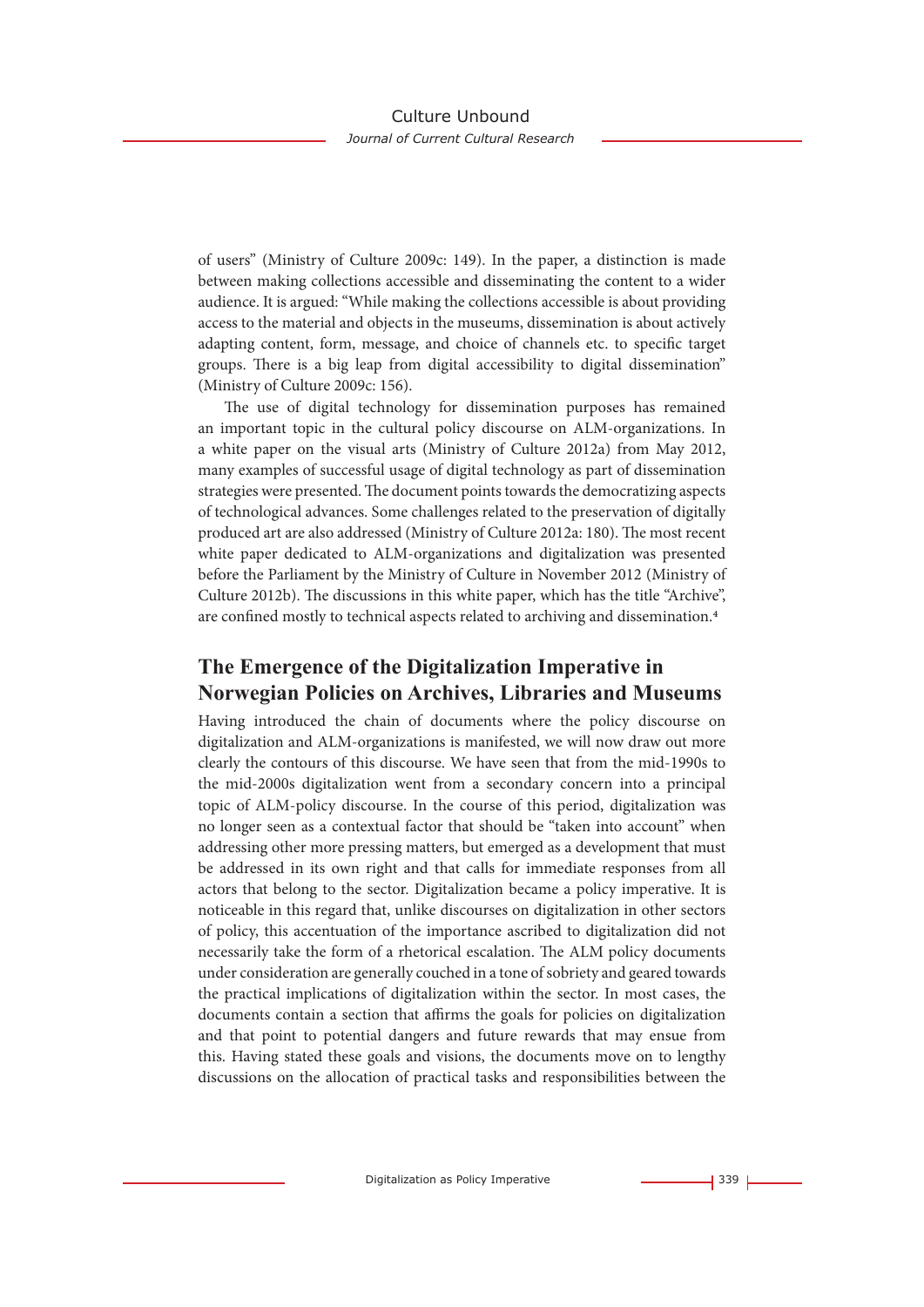actors of the sector in relation to the digitalization agenda. This is in line with Valtysson's (2017) findings in his study of Danish cultural policy discourses on digitalization.

We have seen also that the emergence of digitalization as a policy imperative in these documents coincided with several other discursive developments. One such coincidence is the emergence and solidification of archives, libraries and museums —or the cultural heritage field—as a discrete conceptual and organizational entity. One may point to several reasons for the emergence and solidification of "the ALM" around this time. However, as is explicated in the "ALM-paper" from 1999 (Ministry of Culture 1999), this development was in part predicated on perceived implications of digitalization. The opportunities digitalization represents for users' access to collections online, it is argued in the white paper, reduces the differences in modum operandi between archives, libraries and museums. At the same time, the document notes, the many common technical challenges these organizations face when it comes to the implementation of the digitalization agenda necessitate a greater degree of cooperation and coordination between archives, libraries and museums.

Another coincidence we have heeded to is the rise to prominence of "the user" in ALM-policy discourse. The user-perspective is highlighted in all of the documents under consideration. Whereas the principal tasks of cultural heritage organizations previously was seen to lie in the preservation of objects, and in the provision of "top-down" popular education to the public, it is argued in the documents that these tasks are now to be found in the organizations' interactive relations to users. The principle task lies in the organizations responses to users variegated needs and interests for information and knowledge, and intellectual and emotional experiences. This concern with interactive relations between cultural heritage organizations and users is by no means a new development in the cultural heritage sector, or a development that comes into being as a result of digitalization. Rather, digitalization paves the way for an accentuation and redefinition of the user perspective, as it allows one to envisage new opportunities for the democratization of ALM-organizations. This may be specified as a straightforward matter of users' digital access to the collections of ALM-organizations, as a matter of new forms of dissemination associated with digitalization, or as a matter of a digital reconfiguration of boundaries between users and experts.

While these observations provide us with a background understanding of the discourse on digitalization and ALM-organizations, they do not clarify what forms of cultural processes that accounts for the elevation of digitalization into a policy imperative, and to the mystification of technology in Norwegian policies in archives, libraries and museums. To arrive at answers to this question we must look more carefully at the makeup of the discourse. We will do so in three parts. First,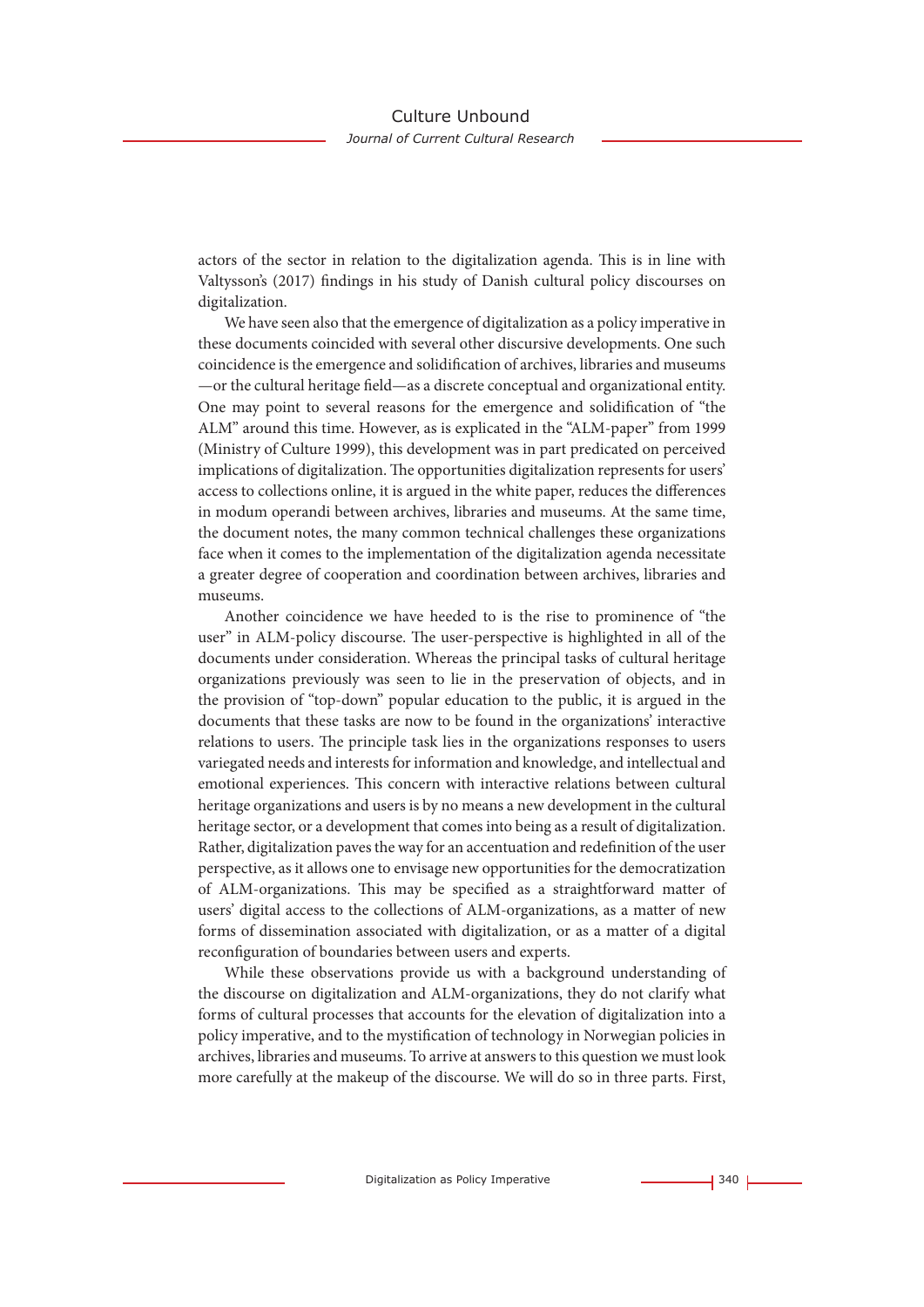we will consider processes of institutional isomorphism. Then we will analyze the framing of the discourse. Lastly, we will investigate whether digital technology can be considered a fetishized object in the policy discourse.

### **Mimetic Processes and Cultural Policies**

In their classic article DiMaggio and Powell (1983) argues that the engine of organizational rationalization has shifted, as "structural change in organizations seems less and less driven by competition or by the need for efficiency. Instead, (…) organizational change occur as the result of processes that make organizations more similar without necessarily making them more efficient" (p. 147). A driving force in processes of institutional isomorphism, is organizational actors striving for legitimacy by way of projecting images of themselves as up-to-date organizations onto their environments. Early adopters of organizational innovations are likely to be driven by a desire to enhance efficiency and competitive advantages. However, as an innovation proliferate within an organizational field a threshold is reached, "beyond which adoption provides legitimacy rather than improves performance" (DiMaggio & Powell 1983: 148). The neo-institutional perspective has been applied widely to account for organizational change within the culture sector in various countries. Organizations from the state sponsored culture sector are characterized by having complex and contradictory goal structures, with pressures coming from the state, the art worlds, and the public (Larsen 2016). Given that institutional isomorphism is engendered under conditions of uncertainty and ambiguity, these organizations can be assumed to be prone to engage in such processes.

DiMaggio and Powell highlight coercive isomorphism, normative pressures and mimetic processes as mechanisms that engenders institutional isomorphism. When it comes to understanding the emergence of digitalization as a policy imperative in the ALM-field, the mechanism of mimetic processes is of particular relevance. In their historiographic account of state cultural policy in Norway since 1814, Dahl and Helseth (2006) highlight imitation as one of the mechanisms that has shaped this domain of public policy over time. Many, if not most, of the policy objectives and measures that have been introduced by the Norwegian government within this sector, they note, have been modelled on existing arrangements in other countries. While imitation can be assumed to enter into the generation of cultural policy everywhere, such processes can be expected to be particularly prominent in small and peripheral countries, such as Norway. A recent testimony to this tendency is found in the Norwegian governments efforts to promote cultural diversity and the rights of minorities in the domain of cultural policy. Henningsen et al (2010) note how objectives and measures formulated by the Ministry of Culture in this connection were imitations of policy measures from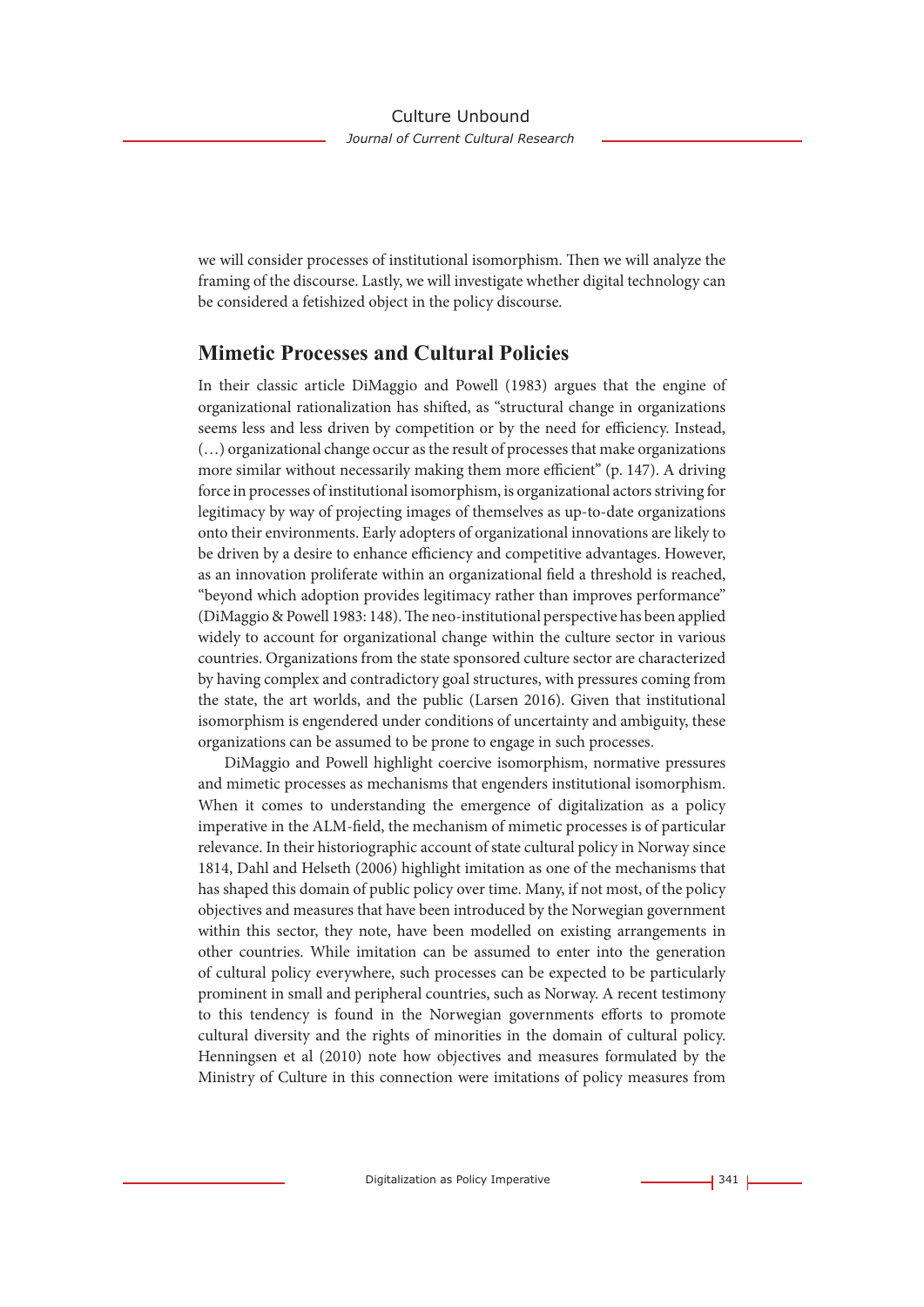other countries. They note also how a "downloading" of concepts and language extracts from international policy documents entered into the formulation of national policies on this subject matter.

A similar tendency is in evidence in the discourse on digitalization in the Norwegian ALM-field. A backdrop to many of the arguments presented in the white papers and reports under consideration in this study is an understanding that in other countries policies dealing with digitalization are already in place and that to "catch up" with this new reality is an impending task of Norwegian ALM-organizations. Several of the documents include quotations from UNESCO-documents and other international sources that underscore the need for development of policies to tackle the challenges and opportunities posed by digitalization in the ALM-sector. However, mimetic processes are not restricted to imitation of cultural policy elements from the international arena. In several of the documents reference is made to policy initiatives, concepts and goals that originate from other domains of public policy, such as the industry and commerce sector, the communications sector and the research and education sector. A further potential source of imitation in these documents, is other subsectors within the culture sector that have developed more elaborate policies on digitalization for reasons of practical necessity, such as the commercial music industry and the news media.

Thus, in accordance with the neo-institutional perspective, one may view the elevation of digitalization into a policy imperative in the ALM-sector as a result of institutional isomorphism or, more specifically, as a result of mimetic processes. However, while this is a plausible analysis, it does not by itself account for the special priority that is ascribed to digitalization when compared to other developments that is seen to impinge on the policy field. Why is it that this particular form of development acquires the role of a policy imperative, at the expense of other emergent developments? From what sources is the sense of urgency that accrues to the topic of digitalization in the ALM-field derived? To deepen the understanding of the emergence of digitalization as a policy imperative within the ALM-field, we will look more closely at the discursive framing of the topic of digitalization in the documents under consideration.

# **The Epochalist Framing of the Discourse on Digitalization and the ALM-sector**

Framing refers to conceptual structures—metaphors, images, narratives that are evoked in communication about a phenomenon and that impress a simplified understanding of the phenomenon onto communication participants (Bateson 1972, Goffman 1974, Lakoff 2010). Framing analysis has been applied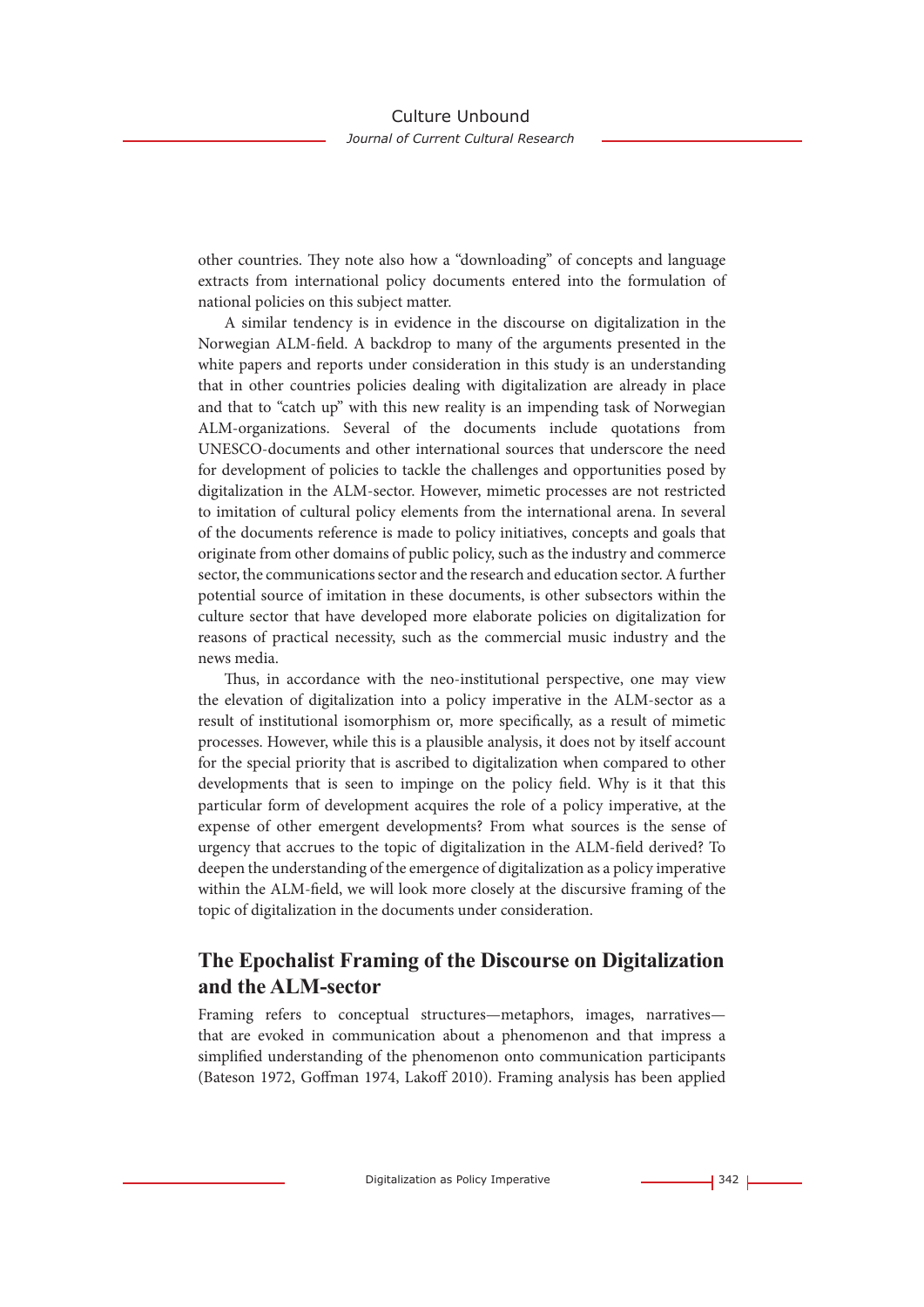to explain the mobilizing powers of discourses espoused by social movements, by demonstrating how such discourses provide adherents with compelling diagnostics of their current grievances and with utopian prognostic visions of the future (cf. Henningsen & Jones 2013, Snow & Benford 1988). When it comes to contemporary discourses on digitalization, a consideration of their epochalist framing is of particular relevance.

According to du Gay (2003), epochalism is a discursive form that describes and explains social change on the basis of dichotomized schemes of periodization, e.g. by accentuating the contrast between the "analogue" culture of the past and the "digital" culture of the future. It is in other words, a form of discursive framing that highlight a sense of the present as moment of historical rupture, where an established "old" order of society is rapidly giving way to an emerging "new" order of society. By evoking fear-inducing images of the future along with images of potential future prosperity, epochalist discourses may take on a hortatory or mobilizing role, as urgent calls for action.

As Kaufmann and Jeandesboz (2017) point out, such epochal visions are a pervasive feature of contemporary discourses on "the digital" in many domains of policy. This applies to academic as well as popular discourses, which tend generally to be ripe with declarations about the era-defining and transformative consequences of digitalization. A similar tendency is detectable in the discourse on digitalization in the ALM-field, as already hinted to by Hylland (2017). The epochalist framing is revealed most clearly in the titles of some of the white papers, which allude to the present as an "age" of digitalization ("Sources of Knowledge and Experience: On archives, Libraries and Museums in an ICT-age", "Libraries: Public Knowledge, Meeting Place and Cultural Arena in a Digital Age"), and in the use of concepts such as "information society" and "digital society" in the documents. Furthermore, such a frame is revealed also in the documents' highlighting of the potential dangers and rewards of digitalization. It is noticeable in this regard how utopian and dystopian images of digitalization tie in with legitimation of ALM-organizations, as they serve to underscore the continued relevance and need for these organizations in society's digital future.

One set of dangers associated with digitalization evoked in the documents are those of fragmentation and overload of information. While digitalization creates infinite possibilities for users to access information, it is argued, users may lack the competence and means required to access information, they may become overwhelmed by the masses of information at hand, they may become disoriented because of the fragmented nature of digital information and they may become mislead by false information. This affirms the need for ALM-organizations as authorities that can ensure quality (truthfulness, authenticity, relevance) of knowledge and information. It affirms also the need for ALM-organizations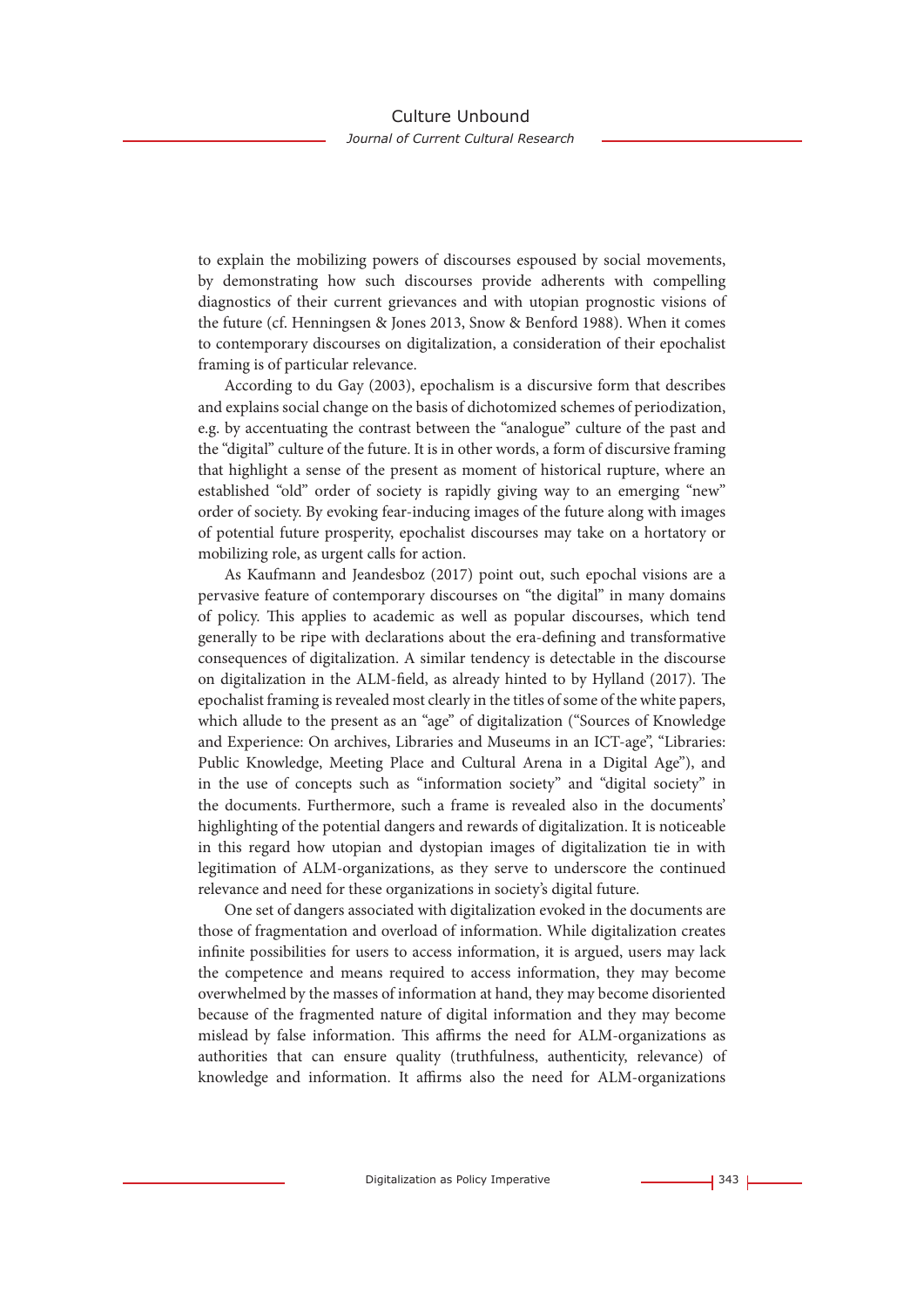that, through dissemination and interactive relations with users, can provide guidance on how to access knowledge and place information in contextual frameworks that foster learning and critical thinking. Thus, when the documents under consideration highlight the dangers and dystopian tendencies associated with digitalization, they at the same time highlight people's enhanced need for ALM-organizations and posits these as a "counterweight", as one documents puts it, to the present and future dangers of digitalization.

On the other hand, the documents appeal to utopian desires aroused by digitalization, by pointing to its potential as a means of realizing overarching policy goals of democratization of access to culture within the context of ALM-organizations. Digitalization's role as a tool of democratization may refer simply to enhanced access to cultural products for everyone, as people may now increasingly access the collections of ALM-organizations by way of electronic devices and regardless of their physical location. In a slightly different manner, it may refer to possibilities for the fulfilment of constitutional requirements relating to freedom of information and expression (Ministry of Justice and the Police 1999; Rønning 2016), and hence to promote deliberative democracy. In this context, democratization can furthermore refer to how digitalization help create new possibilities for popular participation, by paving the way for the prosumer role (Ritzer, Dean & Jurgenson 2012, Toffler 1980) and interactive relations that transcend boundaries between experts and users. Thus, when the documents highlight the utopian potentialities of digitalization within ALM-organization, they also highlight its role as a potential remedy for the historical failures of these organizations to realize goals of universal access to culture.

By looking at the dystopian and utopian visions on digitalization we can understand the sense of urgency that attaches to discourses on digitalization and their power and persuasiveness as calls for immediate action. However, while this is a line of analysis that is supported by research from other sectors of society, there are reasons to caution against placing too much weight on it in the context we are dealing with in this article. While the documents under consideration clearly evoke the widespread epochal discursive frame (even though the documents for the most part are couched in a tone of sobriety), it would be misleading to say that this permeates the discourse on digitalization and the ALM-field. If we are to arrive at a satisfactory understanding of the cultural processes that enters into digitalization's makeup as a policy imperative, we must also consider how digital technology becomes a fetishized object in the policy discourse.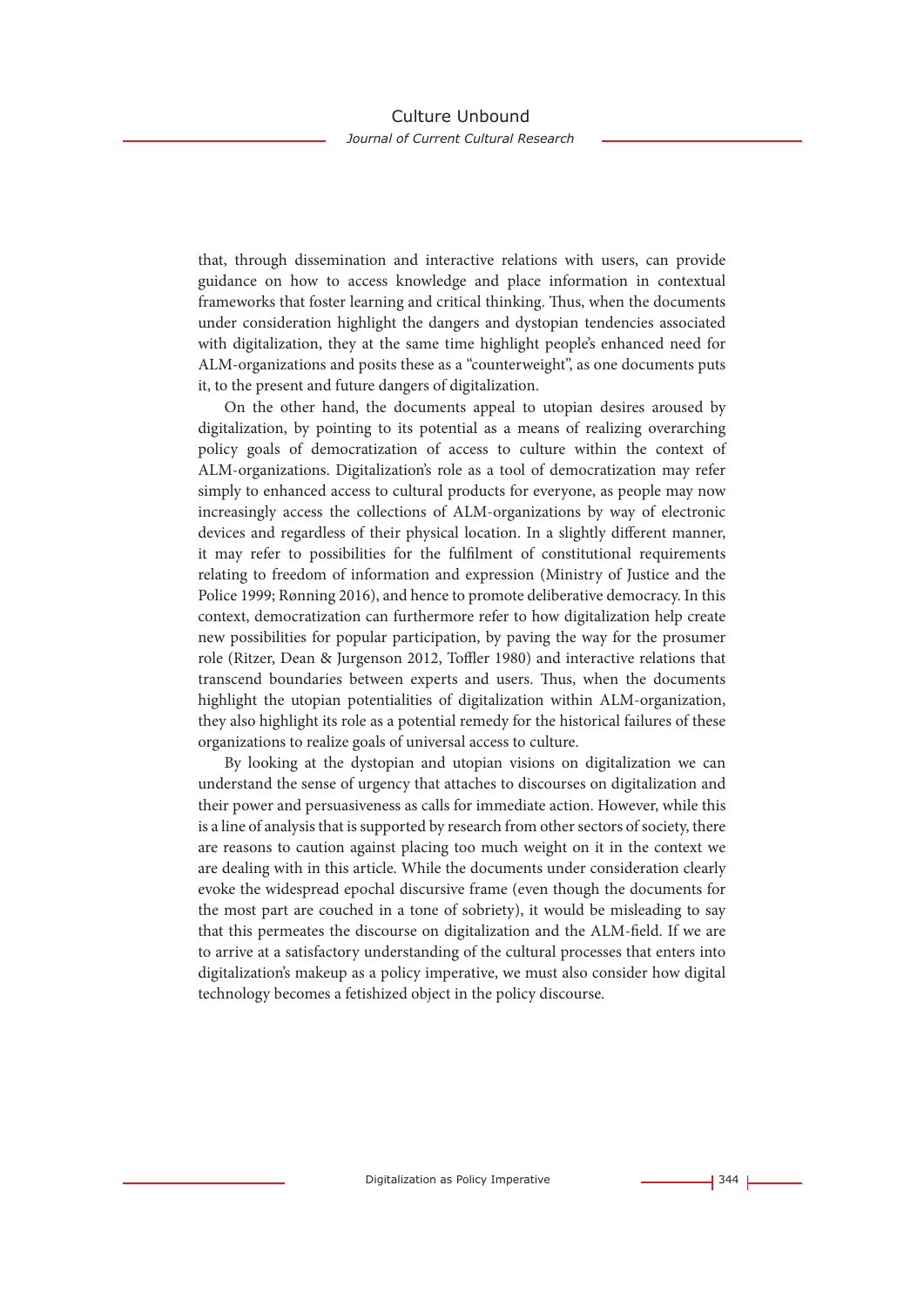## **The Fetishism of Digital Technologies in the Discourse on Digitalization and the ALM-sector**

In order to flesh out this argument, we will return to one of the documents in the chain of whitepapers and reports presented above. The report "Cultural Heritage for All" (ABM 2006) was the first among these policy documents that was devoted exclusively to the topic of digitalization. The report is highly illustrative of the sober tone in which the discourse on digitalization and ALM-organizations is often kept. The report's introductory chapter notes how digitalization carries a potential for increased user access to collections. Apart from this, the one hundred and twenty pages of the document is characterized by a complete absence of visionary talk about digitalization. Instead, the report takes the form of a catalogue of specified technical tasks that must be carried out in order to utilize the potentials of digital technology in the ALM-sector and the allocation of responsibility for the execution of these tasks among the actors of the sector. At no point does the document halt to ask whether or how the massive task of bringing ALM-organizations up to date with the possibilities of digital technology is justified. Rather, this circumstance is treated as a self-explanatory fact and a point of departure for the report's "to do-list" of practical tasks related to the digitalization agenda. In this way, the report attests more firmly than any of the other documents under consideration —including those that evoke grand visions about the future rewards of uses of digital technologies—to the imperative role that is attached to digitalization. While the report refrains almost completely from placing digitalization into a legitimating narrative frame, digitalization nevertheless emerges as an object that dictate action by its mere mentioning.

What is suggested by these observations is that there is a third form of mystification at work in the discourse on digitalization in the ALM-field, which is different from the forms of mystification discussed in the previous sections. This does not take the form of a utopian/dystopian narrative about epochal change or about the need to catch up with international developments, rather it is a tendency of fetishism, the process whereby people come to view objects they have created or appropriated for their own purposes as "powers imposed on us" (Graeber 2005: 427). What distinguishes fetishism from other forms of ideological mystifications, Eagleton (1991) notes, is that it is not a narrative that is put forward to justify actions or social arrangements, but a misconception of the world that arises "objectively" from certain forms of social practices. In Marx' (1906) famous discussion of commodity fetishism, this concerns specifically the tendency in capitalist society that the value of commodities comes to be viewed as an inherent property of these things, and that their social character thereby is rendered invisible. Other analysts have elaborated on this discussion to analyze broader processes of reification or abstraction in modern capitalist society (Sayer 1991), such as the tendency that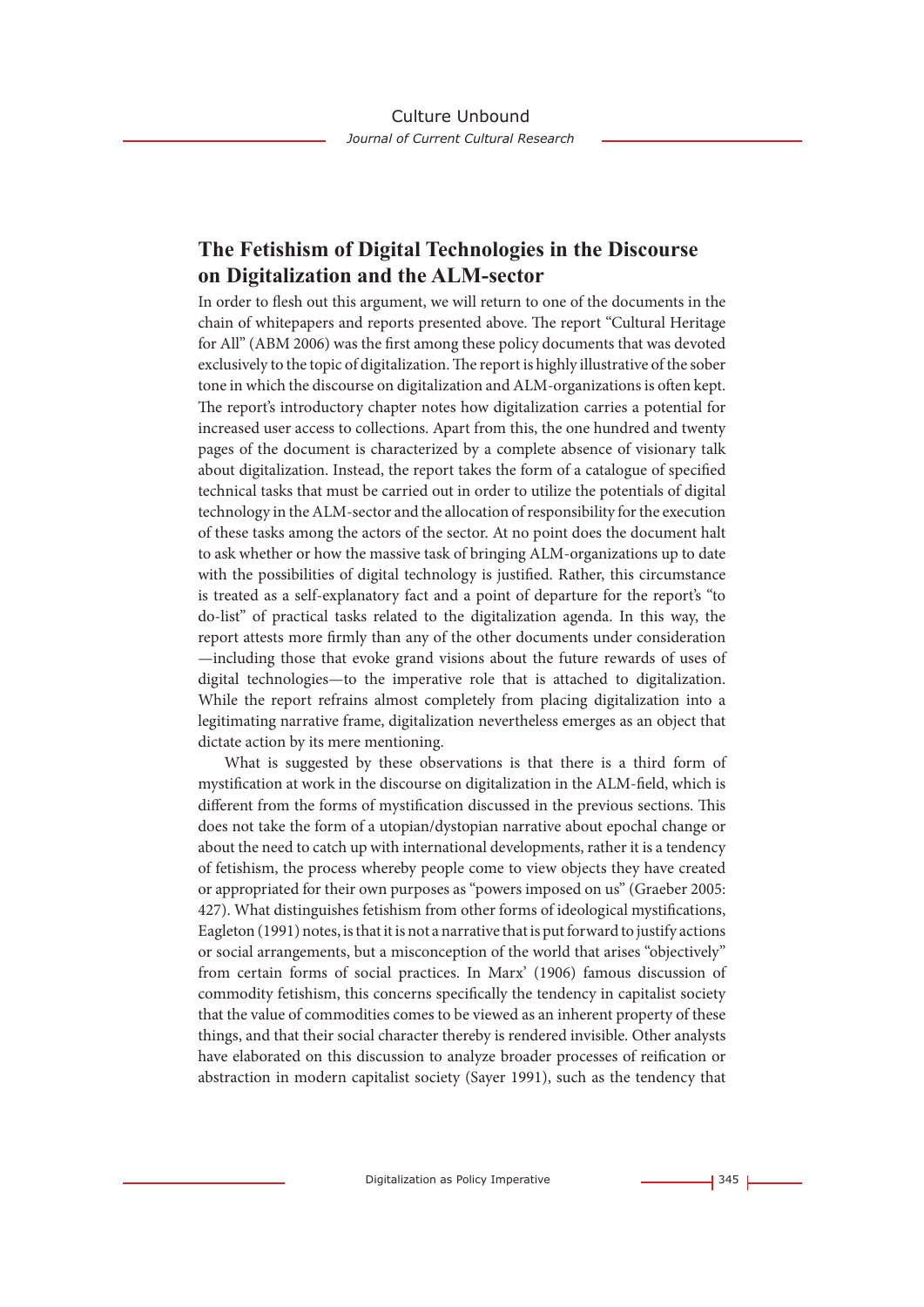"the economy" emerges as a unitary and autonomous force that is external to social relations and that impinges on society. More specifically, the concept of fetishism has been used to understand how technology or technological systems come to be viewed "as a powerful and autonomous agent that dictates the patterns of human social and cultural life" (Pfaffenberger 1988: 239). To relate to digital technology as a force that is external to the world of social relations and that impinge on this world from the outside and dictate action on the part of people, would be an example of fetishism of technology. Clearly, the discourse on digitalization in the ALM-field is an instance of such a form of fetishism. In the policy documents under consideration in this study, there is a tendency that digitalization emerges as an autonomous force or agent that in and of itself calls for an immediate response from actors and organizations in the ALM-sector.

However, as we have indicated, this form of mystification is not an unequivocal tendency of the discourse on digitalization in the ALM-field. Again, the report "Cultural Heritage for All" is symptomatic of this discourse in that it invokes the concept of digitalization in two distinct senses. On the one hand, digitalization is talked about in the singular, as a unitary force or entity that is equipped with autonomous powers. In these cases, one may reasonably say that the discourse exhibits a tendency of fetishism of technology. On the other hand, digitalization is talked about in the plural, in reference to a multitude of specified technical means that enter the production, dissemination, storage and consumption of cultural material and in reference to processes and tasks of implementing and utilizing these technical means. When talked about in this way, digitalization is effectively demystified and emerges as an integral feature of the social world in which ALM-organizations are situated. It is dissolved into innumerable opportunities for technical improvements and the often highly practical tasks that must be in effect if actors of the sector are to reap the rewards made possible by digitalization.

To account for this circumstance, we find Graeber's (2005) discussion of fetishism to be particularly helpful. Graeber's understanding of fetishism is broader than Marx' concept of commodity fetishism and the abovementioned theories that are derived from this. In Graeber's rendering, fetishism is not confined to modern capitalist society, but is rather viewed as a cultural tendency that is present in all kinds of social formations. To Graeber, fetishism is a form of proto-religious belief, or "a god under construction", as he terms it (2005: 427). This may take various forms. Fetishism, he argues, consists of beliefs and practices that arise in connection with "social creativity", or the emergence of new social arrangements. It is a way in which human agents deal with such novelties and convert them into conceptually manageable features of the worlds they inhabit. Graeber's understanding of fetishism as a form of mystification is more dynamic than that of the abovementioned analysts. At the one extreme, he notes, fetishism may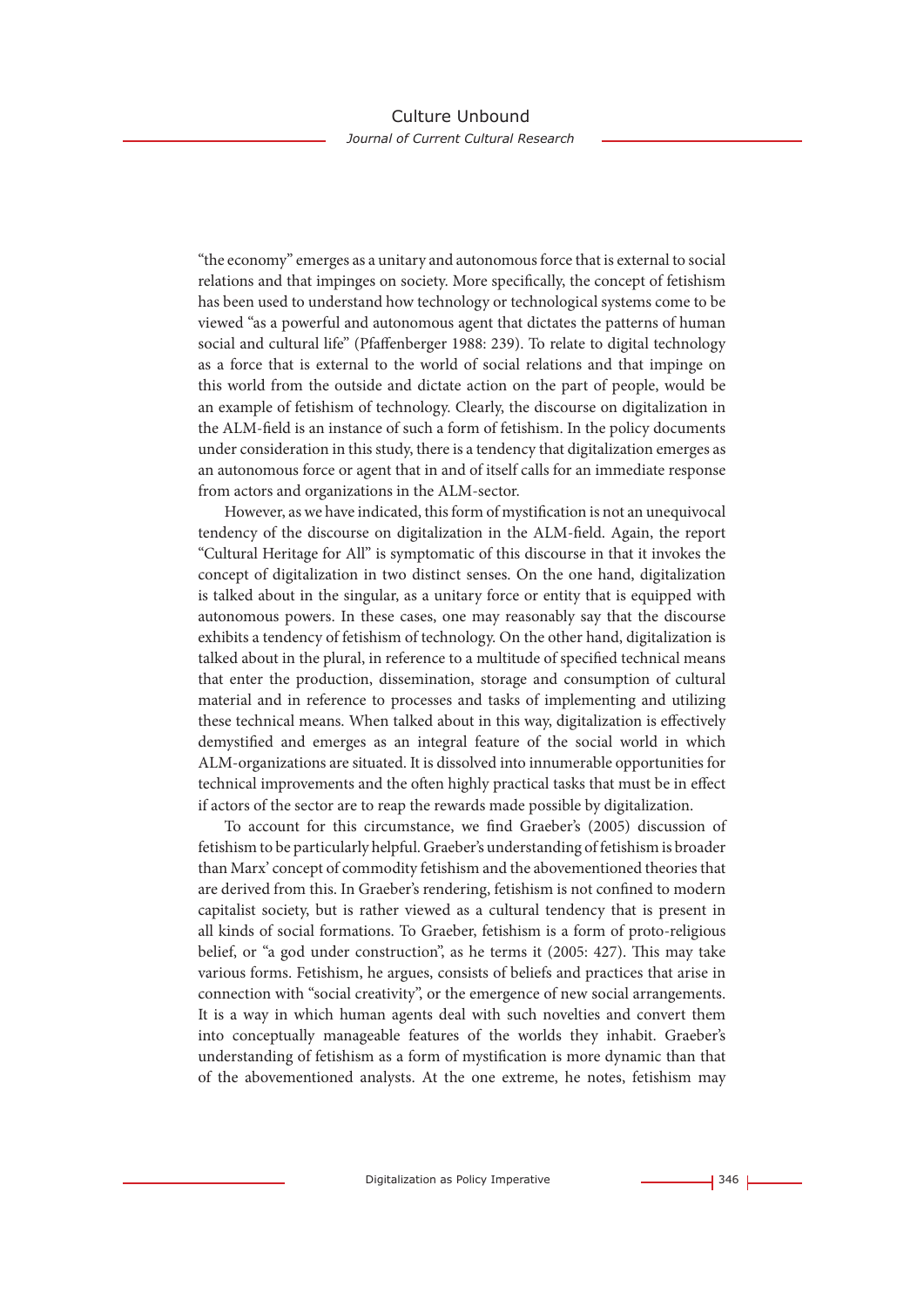simply consist in the recognition that emergent social arrangements exert power over people that enter into them, in which case there is hardly reason to speak about mystification at all.<sup>5</sup> At the other extreme, fetishism can take the form of an unquestioned belief that, for instance, "the laws of the market" make up a system that is "natural, immutable, and therefore completely outside any possibility of human interventions" (Graeber 2005: 429). Thus, on Graeber's account, fetishism may or may not involve processes of mystification. Also, he challenges the view of fetishism as a permanent state of misconception of reality that works its way wholly "behind the backs" of people. Reviewing various ethnographic examples, Graeber notes how persons who, on certain occasions, exhibit fetishized beliefs about rituals and ritual objects, at other times demonstrate demystified understandings of the social nature of the same phenomena. It is only when fetishism is turned into an explicitly formulated theology that this alternation between mystification and demystification is brought to a halt, Graeber argues.

Transferred to our empirical case, these theoretical assertions alert us to the ways in which fetishism enters into the discourse on digitalization in the ALM-field. The alternation between references to digitalization in the singular and in the plural that characterize the "Cultural Heritage for All" report and the other policy documents we have considered conforms to the general process of fetishism described by Graeber. It is an alternation, one may say, between moments of mystification and moments of demystification. In the first instance, the social character of digital technology is rendered invisible and digitalization emerges as an externally imposed imperative for action. In the second, digital technology is situated in the mundane reality of social relations and appears rather as a collection of tools that may or may not be employed for useful purposes.

# **Conclusion**

In recent years, a growing body of studies that deal with digitalization and cultural heritage have emerged, particularly within the disciplines of information science, law, and computer science. As noted by Thylstrup (2019), these studies have been geared towards technology or information policy issues rather than the exploration of theory, and they have tended to problematize the "hows" rather than the "whys" of processes associated with digitalization. In this article, we have sought to contribute to fill this knowledge gap in studies of digitalization of cultural heritage, through the application of classical social theories on cultural processes. Our aim has been to throw light on the question of how and by what forms of cultural processes digitalization is constituted as a policy imperative within the ALM-policy-field. In order to do so, we have examined policy documents from the late 1990s and onward that deal with digitalization and the ALM-field. As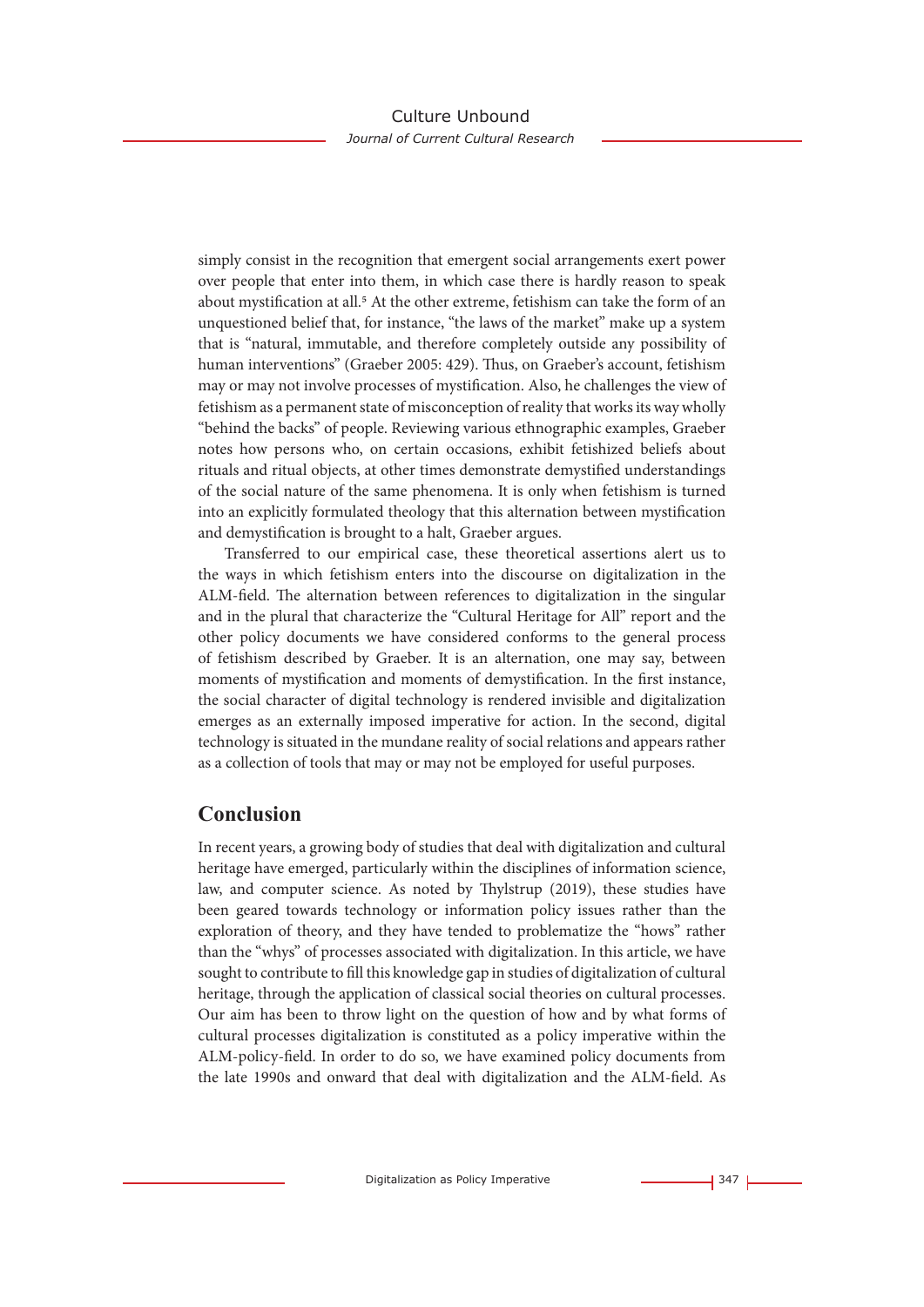the analysis has shown, there are several cultural processes that can account for the concept of digitalization achieving the status of policy imperative in the ALM-field and digital technology becoming mystified in the policy discourse. We have argued that the most important processes behind the rise of the digital imperative is related to mimesis, epochalism and fetishism. These processes will also be relevant to consider for those seeking to understand why digital technology today is considered such a central topic in most policy areas.

**Erik Henningsen** has a PhD in social anthropology from the University of Oslo. He is research director at The Department for Welfare, Democracy and Governance at the Norwegian Institute for Urban and Regional Research, Oslo Metropolitan University. His research interests include cultural policy, work life studies and studies of professions. E-mail: erik.henningsen@oslomet.no

**Håkon Larsen** is a professor at the Department of Archivistics, Library and Information Science, Oslo Metropolitan University. He holds a PhD in sociology from the University of Oslo. He has published a number of books and articles on cultural sociology, cultural policy and ALM-institutions. E-mail: hakon.larsen@ oslomet.no

#### **Acknowledgement**

This research has been carried out as part of the research project *Archives, Libraries, Museums, Digitalization, and the Public Sphere* (ALMPUB), funded by the Norwegian Research Council (Grant number 259052).

### **Notes**

1 Thus, Borghi & Karapapa (2013) notes that "(t)his unprecedented empowering of the reading experience with the accumulation of all the world's knowledge in electronic format, and with all possible associations that can be made by exploring the computational potential of this knowledge, is what mass digitization promises to achieve. This achievement is frequently put forward as conclusive evidence of public utility. In this vein, having all books and other copyright content searchable online appears to be the necessary condition to make them part of cyber-space, with all its connotations as a breeding ground for democracy and progress in the information society. It is no surprise, therefore, that a purely technical operation such as scanning books has even been seen as a 'moral imperative' and a 'moral obligation'" (p.10). 2 Since the 1970s, Norwegian governments have, at intervals of about a decade, presented white papers that make broad assessments of developments within the culture sector and signals future directions for the country's cultural policies.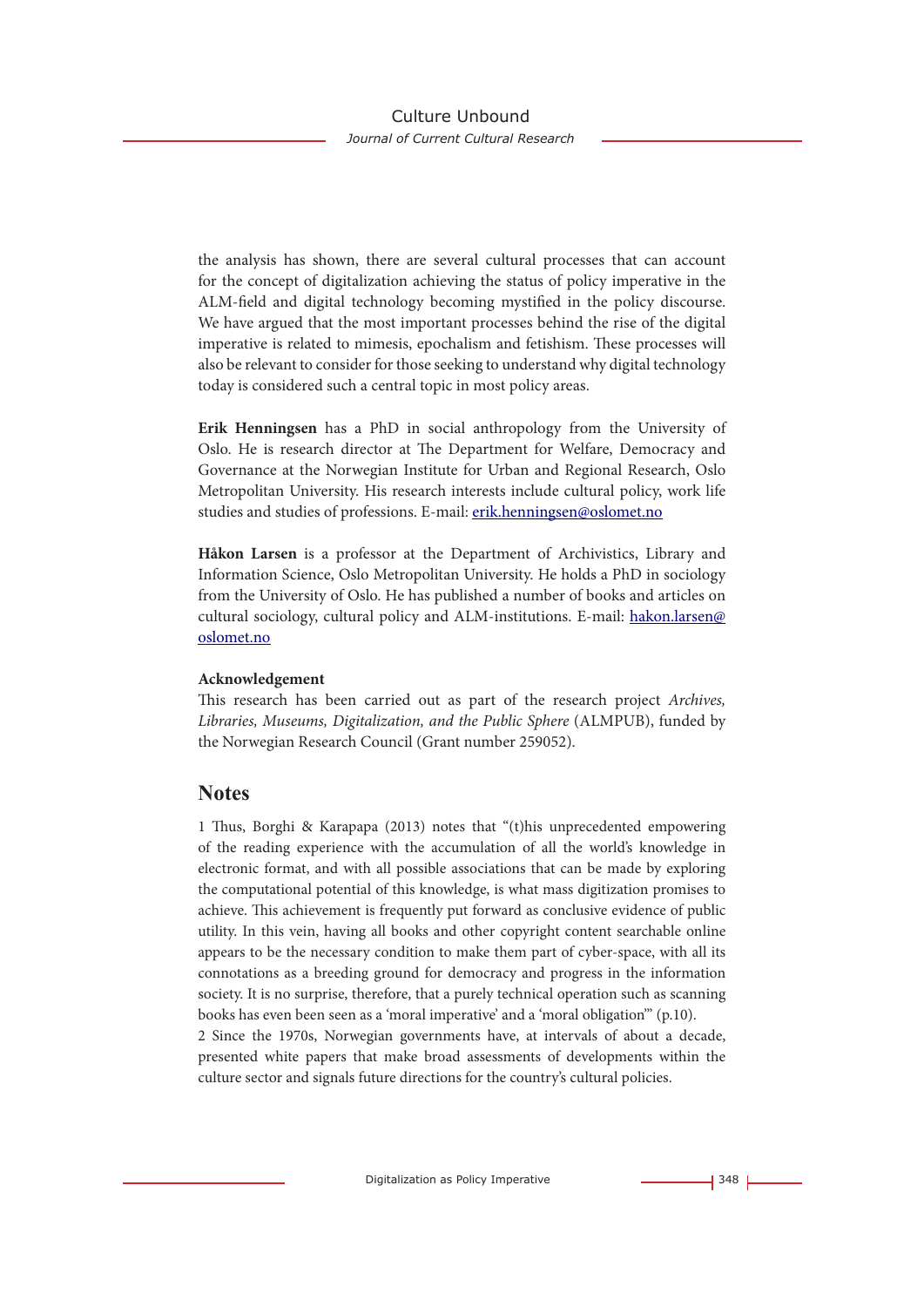*Journal of Current Cultural Research*

3 The establishment of this directorate in 2003 was a material outcome of the ALM-paper from 1999, and a creation of the Ministry of Culture and the Ministry of Church Affairs, Education and Research. The directorates' mission was to administer and develop issues related to all three types of organizations. Following a re-organization, the directorate ceased to exist already in 2011, with archival and museum issues being directed to the Arts Council, and the library issues directed to the National Library.

4 In addition, a new "culture report" was presented in 2018, but as our analysis was finished prior to this date, it does not make up part of our data.

5 As Graeber (2005: 431) notes in this regard: "If fetishism is, at root, our tendency to see our own actions and creations as having power over us, how can we treat it as an intellectual mistake? Our actions and creations do have power over us. This is simply true".

### **References**

ABM (2006): *Kulturarven til alle – digitalisering i abm-sektoren*, Oslo: ABM-utvikling. Bateson, Gregory (1972): *Steps to an Ecology of Mind*, London: Jason Aronson Inc. Borghi, Maurizio, & Karapapa, Stavroula (2013): *Copyright and Mass Digitization*, Oxford: Oxford University Press.

- Caswell, Michelle, Harter, Christopher, & Jules, Bergis (2017): "Digital histroical record: integrating community archives in national strategies for access to Digital Cultural Heritage," *D-Lib Magazine*, 23:5/6, doi: https://doi.org/10.1045/ may2017-caswell
- Dahl, Hans Fredrik, & Helseth, Tore (2006): *To knurrende løver: kulturpolitikkens historie 1814-2014*, Oslo: Universitetsforlaget.
- DiMaggio, Paul J., & Powell, Walter W. (1983): "The iron cage revisited: institutional isomorphism and collective rationality in organizational fields," *American Sociological Review,* 48:2, 147–160.
- du Gay, Paul (2003): "The tyranny of the epochal: change, epochalism and organizational reform," *Organization*, 10:4, 663–684.
- Eagleton, Terry (1991): *Ideology: An Introduction*, London: Verso.
- Fidjestøl, Alfred (2015): *Eit eige rom. Norsk kulturråd 1965-2015*, Oslo: Samlaget.
- Goffman, Erving (1974): *Frame analysis: an essay on the organization of experience*, New York, NY: Harper and Row.
- Graeber, David (2005): "Fetishism as social creativity. Or, fetishes are gods in the process of construction," *Anthropological Theory*, 5:4, 407–438.
- Henningsen, Erik, Berkaak, Odd Are, & Skålnes, Sigrid (2010): *Mangfoldsåret: Muligheter og motsigelser i politikken for et flerkulturelt kulturliv*, NIBR rapport 18, Oslo: NIBR.
- Henningsen, Erik, & Jones, Peris (2013): "'What kind of hell is this!' Understanding the Mungiki movement's power of mobilisation," *Journal of Eastern African Studies*, 7:3, 371-388.
- Hylland, Ole Marius (2017): "Even better than the real thing? Digital copies and digital museums in a digital cultural policy," *Culture Unbound: Journal of Current Culutral Research*, 9:1, 62–84.
- Kaufmann, Mariele, & Jeandesboz, Julien (2017): "Politics and 'the digital': From singularity to specificity," *European Journal of Social Theory*, 20:3, 309–328.

Digitalization as Policy Imperative **349** L